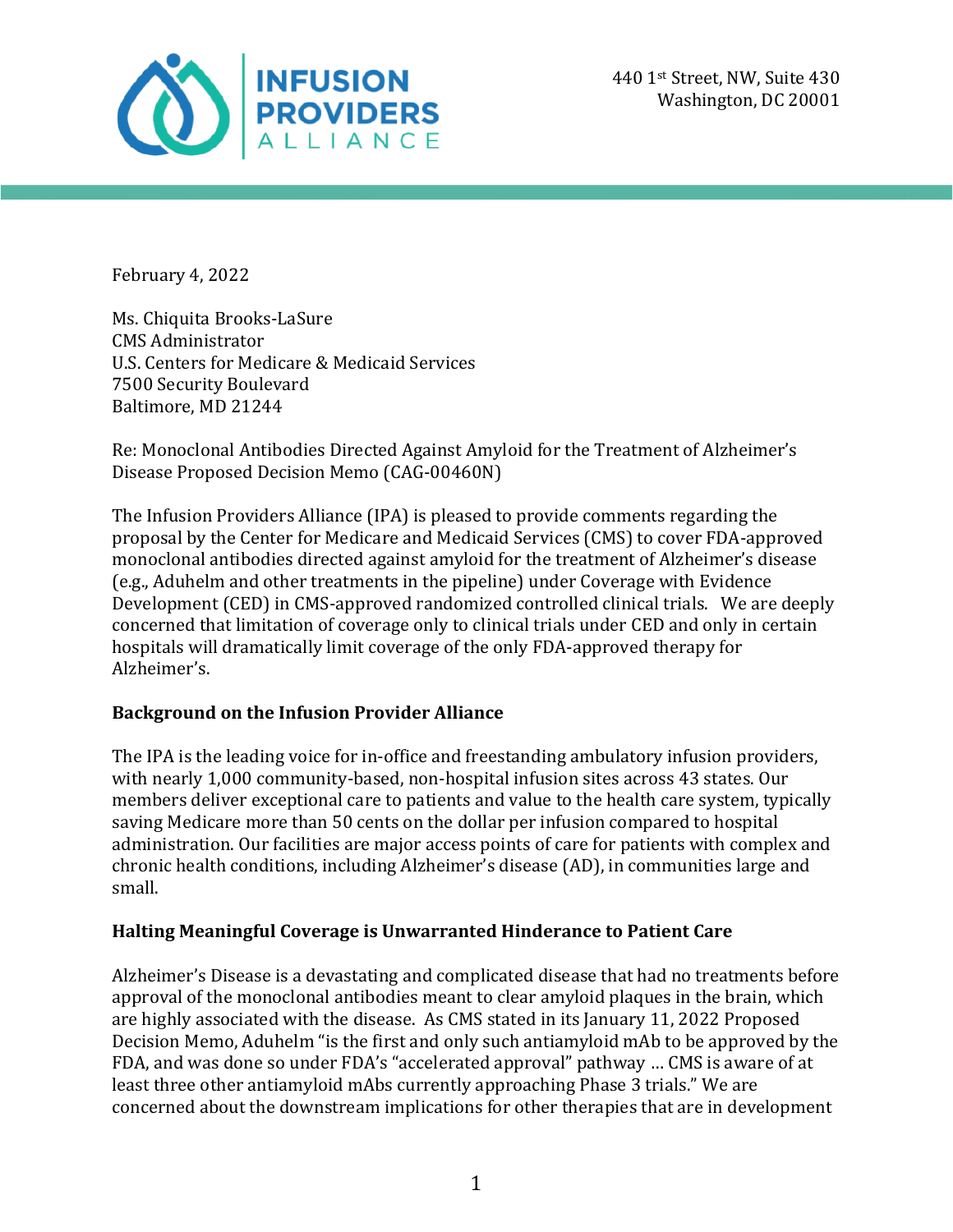for AD and the potential to further hinder access to any solution for this devastating disease, as well as the precedent this sets for CMS exercising similar restrictive approaches for other drugs in development in other therapeutic classes.

CMS's January 11, 2022 Proposed Decision Memo<sup>1</sup> dramatically restricts patient access to a product that has been duly approved by the FDA and is already being utilized in a responsible manner by physicians. Despite policymakers concerns about the substantial potential cost to the Medicare program prior to launch of Aduhelm, there is no evidence whatsoever of overutilization or inappropriate utilization. In fact, utilization has been extremely low – at a small fraction of initial projections. We are perplexed what provoked such extreme action by CMS on a drug approved by the FDA after rigorous review.

The role of CMS is to administer and finance the Medicare and Medicaid programs, not propose and finance additional clinical trials. It is the job of the Food & Drug Administration (FDA) to review clinical data and either approve or not approve a drug, its indications and labelling. FDA has the clinical and scientific expertise to evaluate clinical trials. CMS appears to be supplanting FDA's role and operating in an area beyond its expertise, to the harm of patients. In the history of the Medicare program, CMS has never required an FDA-approved drug to undergo additional clinical trials financed by the Medicare program and restricted coverage to all other beneficiaries not enrolled in that trial. This establishes a very concerning precedent that undermines the authority of the FDA, dramatically limits patient access, and creates enormous uncertainty for drugs still under development. If health care providers cannot trust that FDA approval means the drug will be covered, they will not devote the time and resources preparing for a new product as they will be waiting for when the "real rules" are issued for Medicare coverage.

We do not believe it is ethical to administer a placebo to patients who are in need of help to fight one of the most devastating and insidious diseases that attacks their mental faculties when the drug being "studied" has already been approved by the FDA. Those patients would like the real FDA-approved treatment, not a saline bag of placebo. In addition, it is an entirely inappropriate use of taxpayer dollars to pay for placebos and clinical trials typically funded by pharmaceutical manufacturers. Further, the beneficiaries would be responsible for paying coinsurance amounts for a placebo – that is a concept that is unheard of and unprecedented.

In addition, CMS's CED would disrupt treatment for patients currently in treatment. CMS has not delineated a plan for allowing these patients to remain on therapy, particularly those that are receiving treatment at a facility (hospital, physician office or infusion center) is not involved in the clinical trials. Patients with early stages of dementia would be forced to leave the comfort of a community setting, perhaps in a physician office with the physician and nurses they know and trust, and travel a significant distance to a large hospital in a city center they are unfamiliar with to maybe receive a drug that will help them in their fight with dementia. (They may be given the placebo instead of the FDAapproved therapy.)

<sup>1</sup> (https://www.cms.gov/medicare-coverage-database/view/ncacal-decisionmemo.aspx?ncaid=305&proposed=Y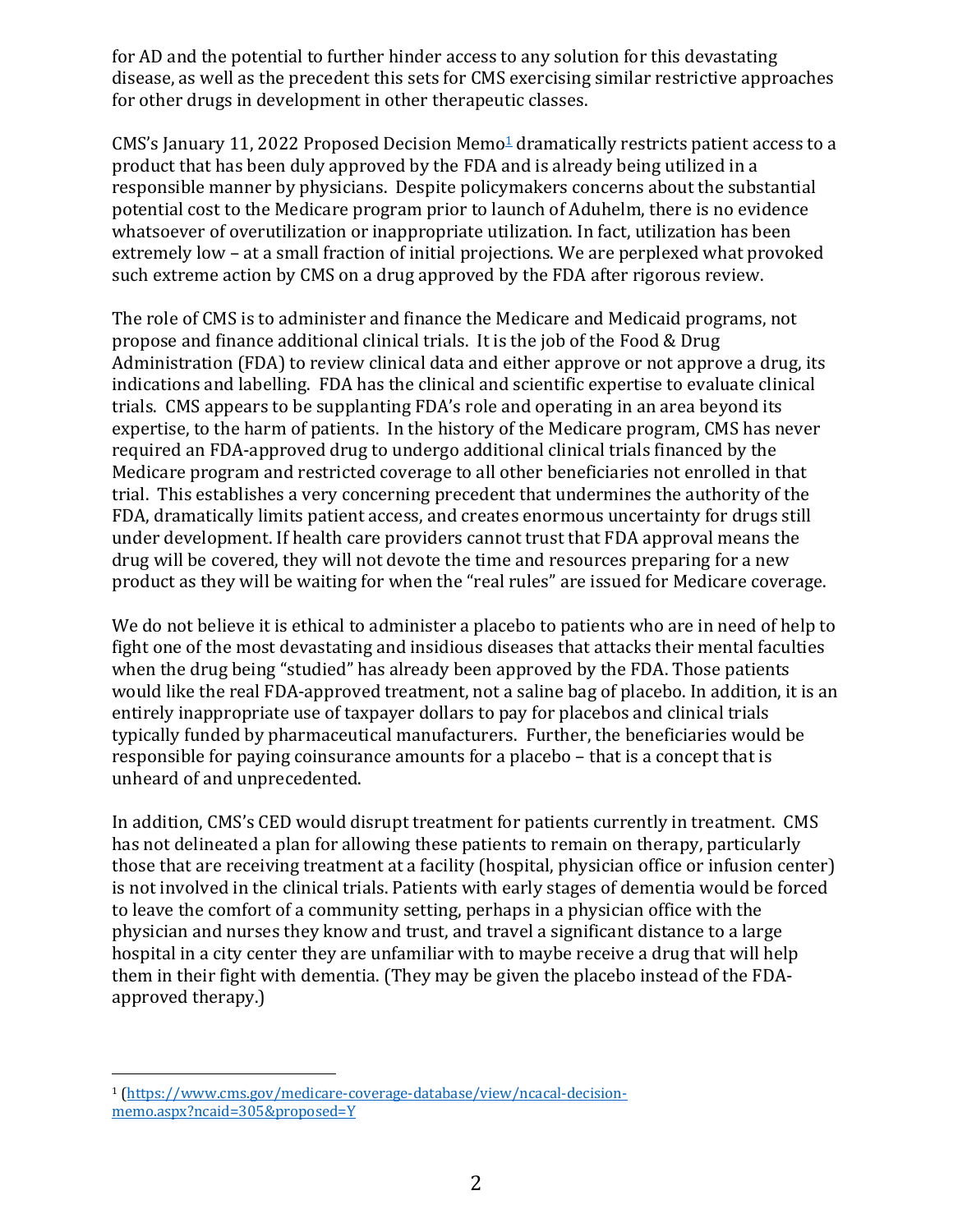## **Site-of-Care Restrictions Impair Access and Drive up Costs**

We also strongly oppose the limitation of Aduhelm infusions to the hospital site of care, as CMS has provided no evidence that patients are not receiving safe and high-quality care in physician offices and infusion centers. Patient access would be limited to large hospitals in urban areas; patients in rural areas and in underserved and economically depressed areas will be summarily excluded due to travel and other restrictions. Also, the clinical data does not support limiting access to hospital outpatient departments. While studies of Aduhelm have indicated a risk of ARIA (small brain bleeds), these are primarily slow bleeds that develop over time and can be addressed once diagnosed. They are not catastrophic emergency issues that develop during or close in time with the infusion. Being in close proximity to advanced life support facilities during or immediately after the infusion is unnecessary.

Further, this unnecessary limitation to certain hospitals undermines CMS's stated goal of enrolling a diversity of patients. The CED explicitly requires the recruitment of "beneficiary subpopulations" and "underrepresented populations." It's hard to see how this arbitrary approach and the exclusion from participation of all physician offices and infusion centers, which are conveniently located in urban, suburban, and rural settings, helps achieve that goal. It is inconceivable that any of these hospitals will be located in rural areas, so rural "subpopulations" will be summarily excluded. Moreover, many of the hospitals with the resources and organizational ability to participate in the proposed trials are likely to be in higher income areas, which may also exclude underserved and minority populations.

Limiting the infusions to hospitals is also a disservice to the program and beneficiaries from a cost standpoint. Medicare pays hospitals more than double the amount for infusions using identical staff time and skills as physician offices and freestanding ambulatory infusion centers, which are paid on the Physician Fee Schedule. Based on the relative complexity of the infusion, we would expect to bill Medicare CPT Code 96413 or 96365 to infuse Aduhelm. Our in-office and ambulatory infusion centers are paid approximately 45 percent of the hospital rate: \$309.56 vs \$142.55 for CPT code 96413, with similar Medicare savings for CPT code 96365.

CMS chose a highly restrictive methodology when other less restrictive alternatives are readily available, such as post-market surveillance and patient registries. A patient registry -- requiring frequent follow up where physicians and providers report patient progress into a national database for further study, monitoring and analysis -- would provide better and more useful information than the CED CMS proposes.

In summary, we strongly oppose the CED methodology and its downstream impact on current and future AD treatment research and development and believe it is critical that AD treatments not be restricted to large academic centers given their existing capacity issues and relatively limited geographic footprint. Moreover, the lack of adequate coverage in rural areas and the capacity limitations to accommodate urban and minority patients in need of treatment has the potential to meaningfully impact beneficiaries' ability to access appropriate care.

Sincerely,